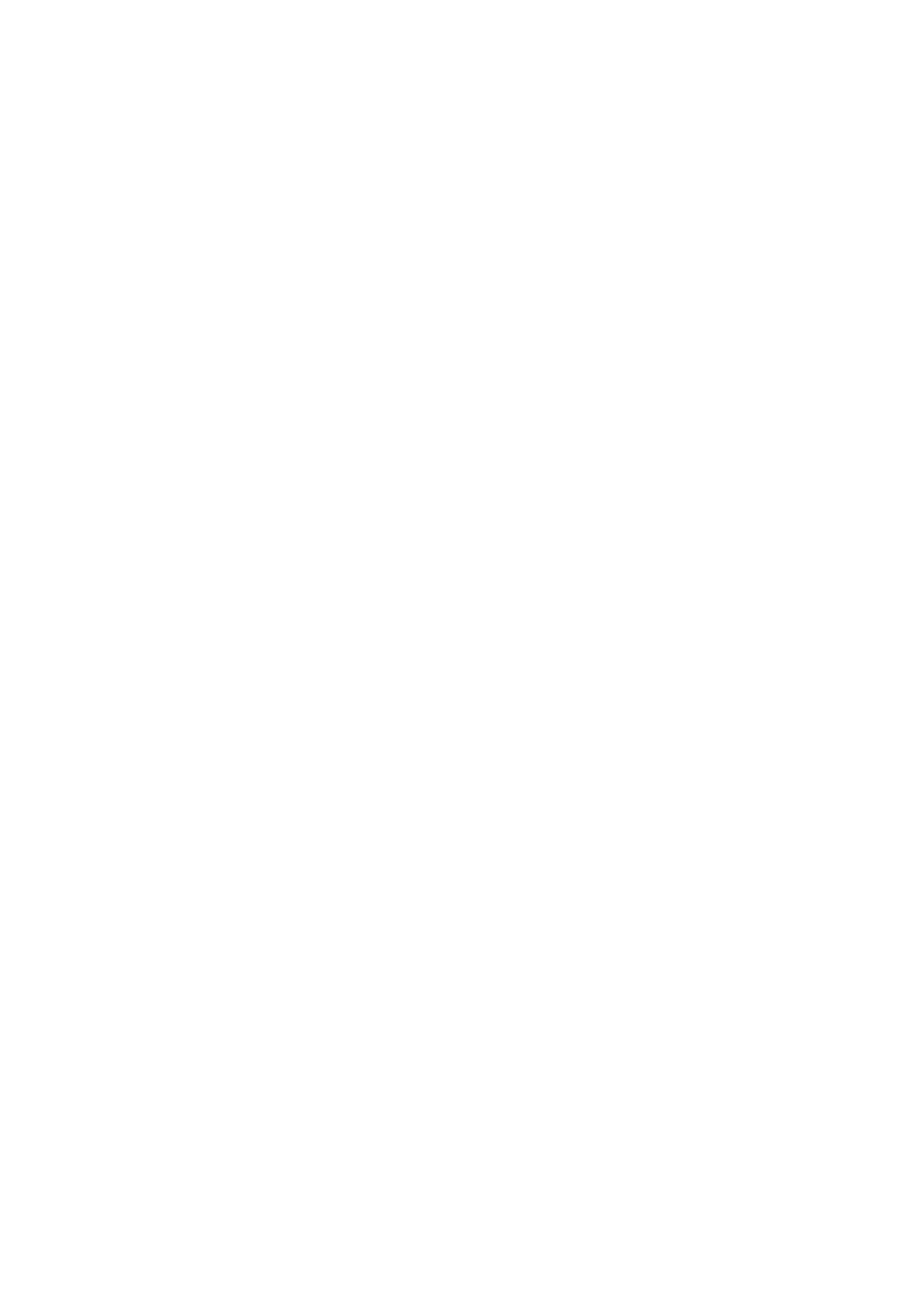# **Introduction**

- **1.** Since the first progress report submitted to the Governing Body, <sup>1</sup> the Director-General and the Senior Management Team (SMT) have focused on sustaining the momentum of the reform process and on adhering to the timeline of the Plan for Action on implementing the reform commitment.<sup>2</sup> Multidisciplinary reform project teams, comprising staff from both headquarters and the regions have continued to play a central role in reviewing the Office's structures and working methods and preparing recommendations for consideration by the SMT.
- **2.** The Director-General has reiterated the message that the reform process as a whole from review to implementation – would continue to be guided by principles of transparency, consultation and inclusion. He has also emphasized that management practices across the Office should foster cohesion, consistent with the goal of working as "one ILO". In this framework, particular efforts have been made to engage constructively with the Staff Union.
- **3.** The information below broadly follows the format of the first progress report which presents developments on items within each workplan area.<sup>3</sup>

## **Portfolio structures**

- **4.** The review of portfolio structures moved into the implementation phase with the publication on 21 June 2013 of the Director-General's announcement on departmental structures.
- **5.** The next step was the determination of individual assignments within these structures. This process called for extensive discussions with staff members involved, consistent with the principles of the reform. Discussions are continuing with staff and the Staff Union, when appropriate, in situations where an official needs to be reassigned.
- **6.** In the Policy Portfolio, major concerns were to strike the right balance in determining staff assignments to the Research Department while maintaining the necessary analytical capacity at the departmental level and to bear in mind how the arrangements would work within headquarters and with regional structures.
- **7.** Adjustments to the Field Operations and Partnerships Portfolio will be driven by the work currently being undertaken by the Field Review Team.
- **8.** In all portfolios the effort to promote synergy and collaboration has been supported by the establishment of portfolio senior management teams, comprising directors of the departments and chaired by the Deputy Directors-General.

#### $^{1}$  GB.317/INS/12/2.

 $2$ <sup>2</sup> The Plan for Action was made available as a room document at the November 2012 session of the Governing Body.

<sup>3</sup> No further information is provided on an area of action identified in the first progress report as "Senior Management Teams" since the Senior Management Team and the Global Management Team have been established as reported and are now operational.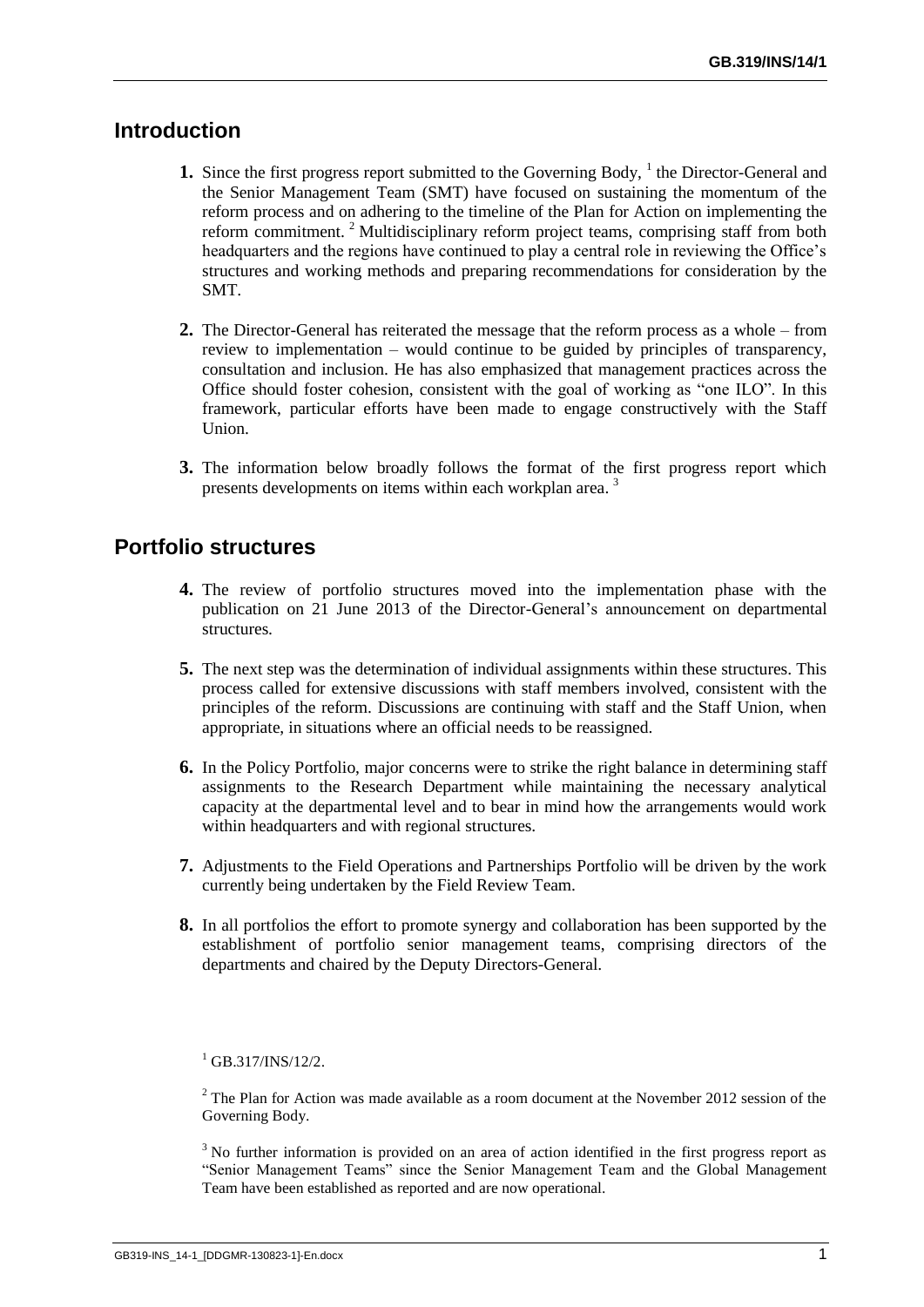- **9.** On 11 September 2013, a further announcement was published identifying deputy directors, branch chiefs and interim reporting arrangements within the departments.
- **10.** Following a review of the communications function, it was decided that the Department of Communication and Public Information (DCOMM) would remain in the Management and Reform Portfolio, reporting to the Deputy Director-General.
- **11.** In the Policy Portfolio, the creation of start-up task teams for each area of critical importance (ACI), chaired by a member of the SMT and led or co-led by department directors, with membership covering each region, each policy department, the Employers' and Workers' Bureaux, the Turin Centre and other relevant departments, is supporting a new approach to multidisciplinary technical work and to field/headquarters partnership.
- **12.** The Task Team on Research, Statistics and Publications completed its work at the end of March. Based on consideration of that work, the Director-General decided to establish a knowledge resource centre, which includes a Central Research Department and a new and reinforced Statistical Department. The issues involved, including the future of the International Institute for Labour Studies, are addressed in greater detail in GB.319/INS/14/2. Proposals for improvement in the area of publications and knowledge management are being reviewed in this context.
- **13.** Since the last report, the Field Review has been launched. On 16 April 2013, the Director-General announced the establishment and composition of the core team that would lead this exercise. The aim is to build an effective and efficient model for the delivery of services to ILO constituents based on close cooperation between headquarters and field offices and, in so doing, to lay the foundation for acting as "one ILO". While addressing field operations, the review is a collective responsibility of the Organization as a whole, including in Geneva.
- **14.** Work started in May 2013 with a target of delivering recommendations to the Director-General and the Senior Management Team by mid-December 2013. Technical cooperation and resource mobilization issues are fully integrated into the review exercise.
- **15.** The Review Team has adopted an inclusive approach to the process of identifying possible organizational, structural, managerial and capacity improvements that could yield a better delivery model. Consultations have been organized with the tripartite constituents, ILO managers and staff at headquarters and in the field, as well as with key ILO partners including those in the donor community and UN agencies. A constituents' survey and a staff survey were launched and by the end of August more than 1,400 constituents and more than 500 ILO staff including staff union representatives, from more than 30 field offices and headquarters' departments had been consulted through different means (for example face-to-face meetings, focus group discussions, online surveys and telephone interviews).
- **16.** These consultations have generated a considerable volume of information on constituents' views, as well as staff insights in respect of ILO field operations and services. They are already helping the team to identify key issues and to develop possible responses.

### **Human resources**

**17.** Work is ongoing on all seven human resources priority areas identified in the reform Plan of Action: contracts policy, workforce planning, recruitment and selection, mobility, staff development, performance management and grievance procedures.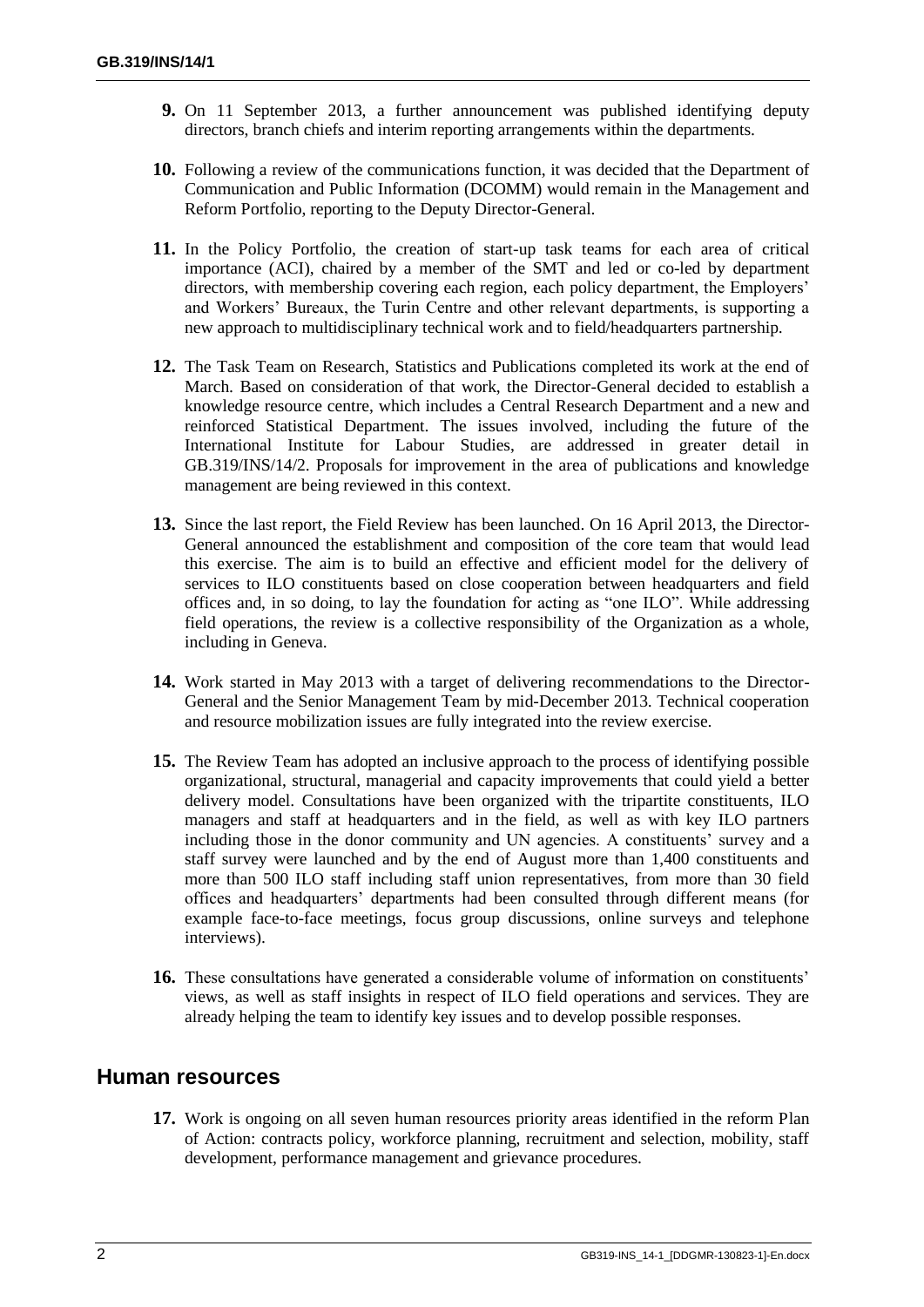- **18.** As reported in March 2013 to the 317th Session of the Governing Body, two project teams were set up in January 2013 to develop practical and cost-effective proposals on geographical and functional staff mobility and greater accountability and compliance in performance management, including incentive and recognition schemes. Both teams held Office-wide consultations through staff surveys and completed their tasks in March and May respectively. Their reports and recommendations have informed the development by management of detailed proposals to refocus policies and initiatives within the 2010–15 Human Resources Strategy.
- **19.** Detailed proposals have also been prepared in the areas of contracts policy and management–staff relations within the Office, including through surveys conducted jointly with the Staff Union, in particular with regard to differences in terms and conditions of employment between those working on regular budget and on technical cooperation contracts. These two areas together with recruitment and selection, mobility and performance management were the focus of a retreat involving management and the Staff Union Committee, held on 29 and 30 August 2013. Its purpose was to identify areas of common ground as well as to explore other aspects of the human resources reform agenda on which further work would be required. This served as the basis for the establishment of a detailed workplan with a view to submitting a document on revised human resources policies and practices to the Governing Body in March 2014, as requested at its March 2013 session.

# **Communications**

- **20.** The review of internal and external communications undertaken by external consultants has been completed and this component of the reform is moving into the implementation phase. Four objectives have been set:
	- (a) engaging staff through internal communications, with particular, short-term emphasis on communications associated with the reform agenda, ACIs and the building renovation project;
	- (b) developing an external communications strategy supporting the broader goal of a more influential ILO;
	- (c) integrating the communications function globally by clarifying communications roles and accountabilities across the Organization; building a communications capability throughout the ILO; and positioning DCOMM so that it is best placed to enable the strategy; and
	- (d) developing globally consistent and coordinated communications practices, for example, adopting a unified approach to agreeing and updating key messages and establishing a unified ILO calendar for coordinating internal and external communications engagements.
- **21.** An internal communications strategy will be finalized in the coming months and the start of implementation is targeted for early 2014. It will aim to ensure that internal communications become part of the ILO's institutional culture at all levels.
- **22.** Meanwhile steps have been taken to improve internal communications on specific issues for example, a dedicated intranet page and internal communications plan have been developed for the reform initiatives themselves. Similar arrangements are envisaged for other issues, including the ACIs and the building renovation project. At the same time action has been initiated on a major overhaul of the intranet so that it becomes a much